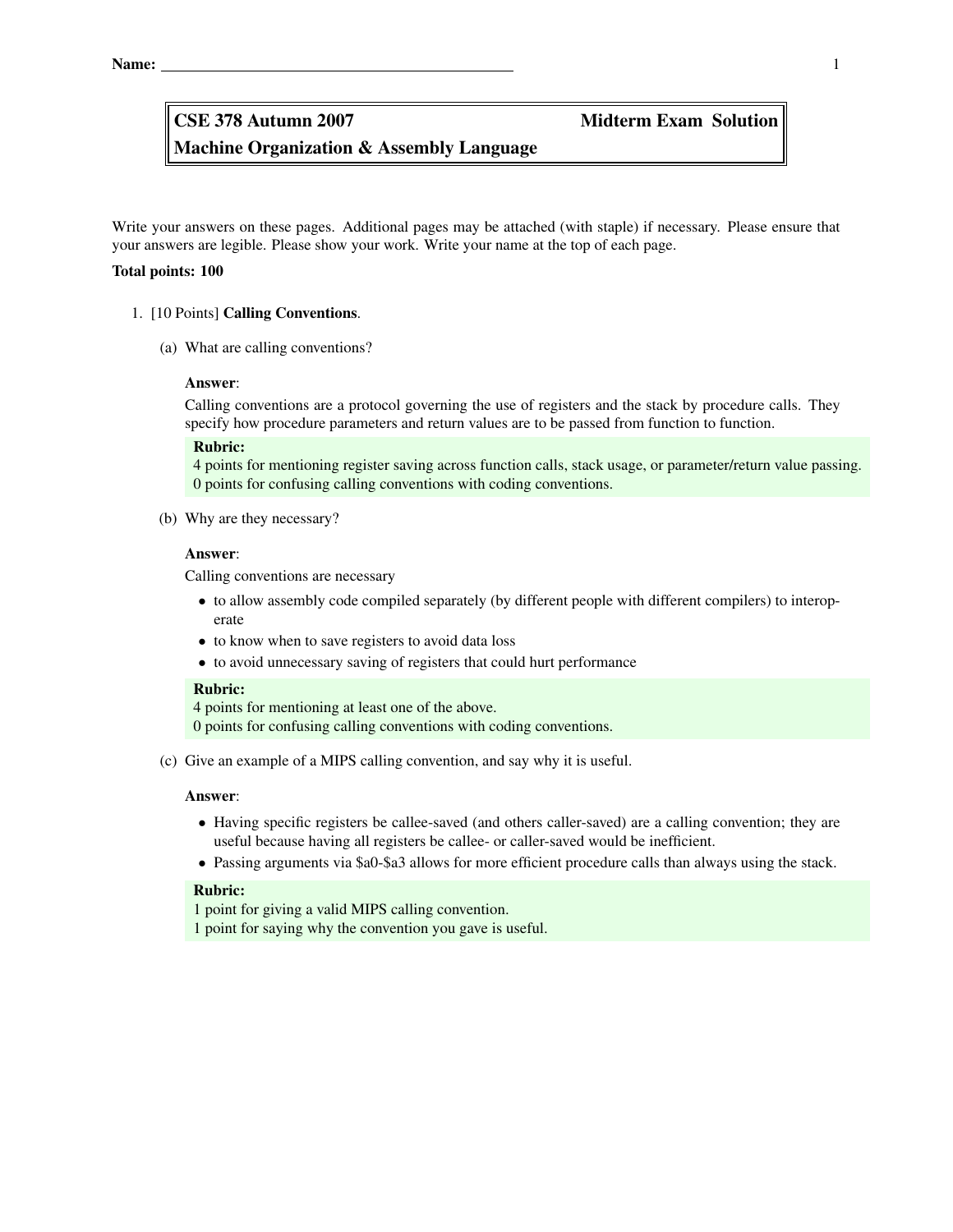#### 2. [30 points] MIPS Programming

The following C code does a binary search for a value in a *sorted* array A of integers (each integer is 32 bits in size, and they are packed together in the array). Translate this C code into MIPS assembly using the template on the next page. *Hint*: you may find the BGTZ/BLTZ instructions useful.

Your solution will not be graded for syntax, but you must use the proper opcode and register names. You should make use of the following assumptions:

- \$a0 contains A
- \$a1 contains lengthOfA
- \$a2 contains value
- $$v0$  should be used to hold the return value
- your function will be called by some other function.
- you are allowed to use pseudo-instructions.

#### C version

```
int binSearch(int *A, int lengthOfA, int value) {
  int low = 0;int high = lengthOfA - 1;
   int mid = 0;
   while (low \le high) {
       mid = (low + high) / 2;if (A[mid] > value)
           high = mid - 1;
       else if (A[mid] < value)
            low = mid + 1;else
            return mid; /* found, return array index */
   }
   return -1; /* not found */
}
```
MIPS assembly version (next page)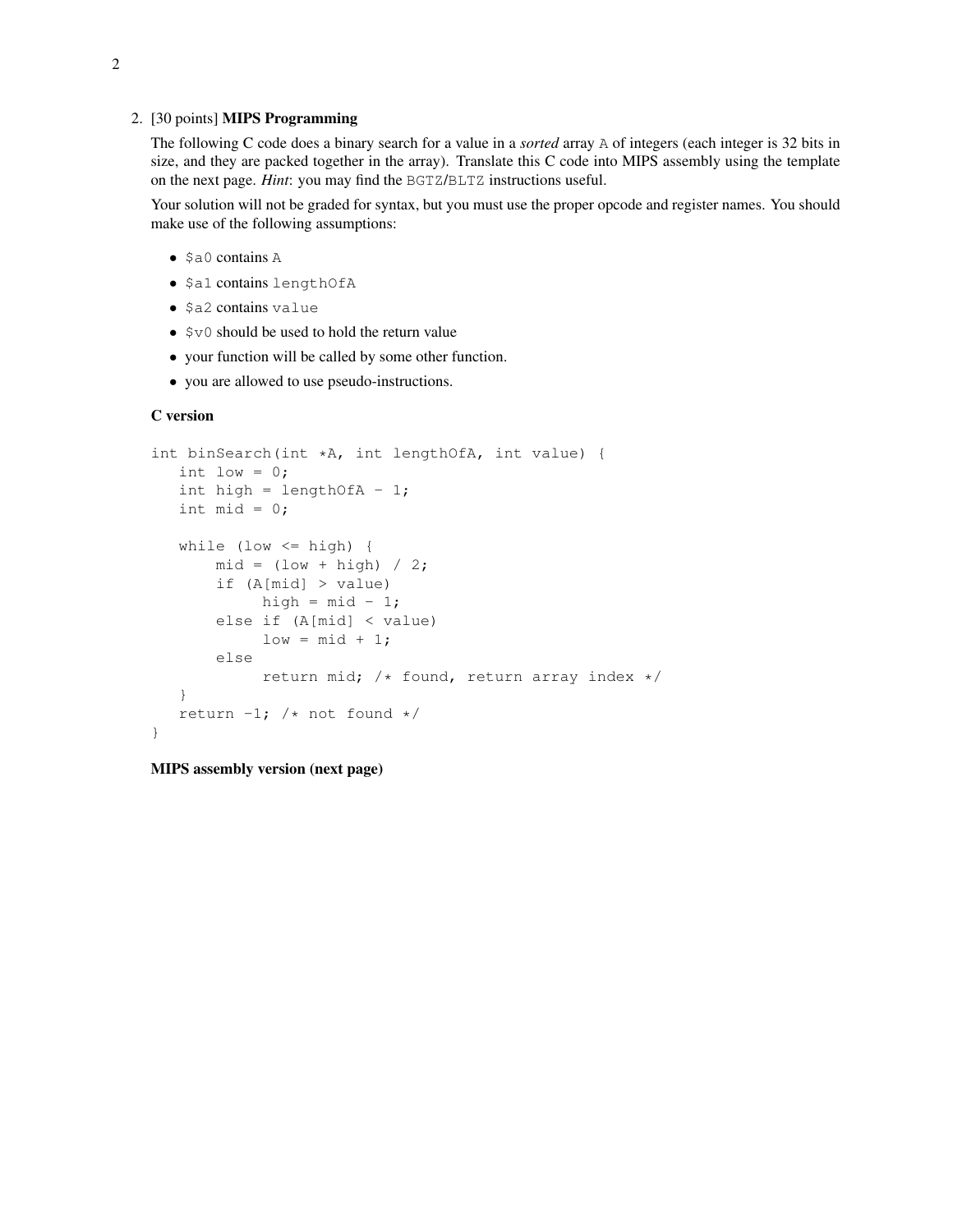# MIPS assembly version

```
binSearch:
   li $t0 <- 0 # low
   addi $t1 <- $a1, -1 # high
   li $t2 <- 0 # mid
```
# Answer:

```
li iv0 <-1 * assume not found
loop:
   bgt $t0, $t1, end
   add $t2 < - $t0, $t1 # compute mid
    srl $t2 <- $t2, 1 # truncate...
    sll $t3 < - $t2, 2 \# ...and divide by 2
   add $t3 < - $t3, $a0 # compute &A[\text{mid}]lw $t4 <- 0($t3) # load A[mid]
   bgt $t4, $a2, greater # A[mid] > value
   blt $t4, $a2, less # A[mid] < value
    addi $v0 \leftarrow $t2, 0 # found it!
    j end
greater:
   addi $t1 < - $t2, -1 # high = mid - 1
   j loop
less:
   addi $t0 <- $t2, 1 # low = mid + 1
   j loop
end:
   jr $ra
```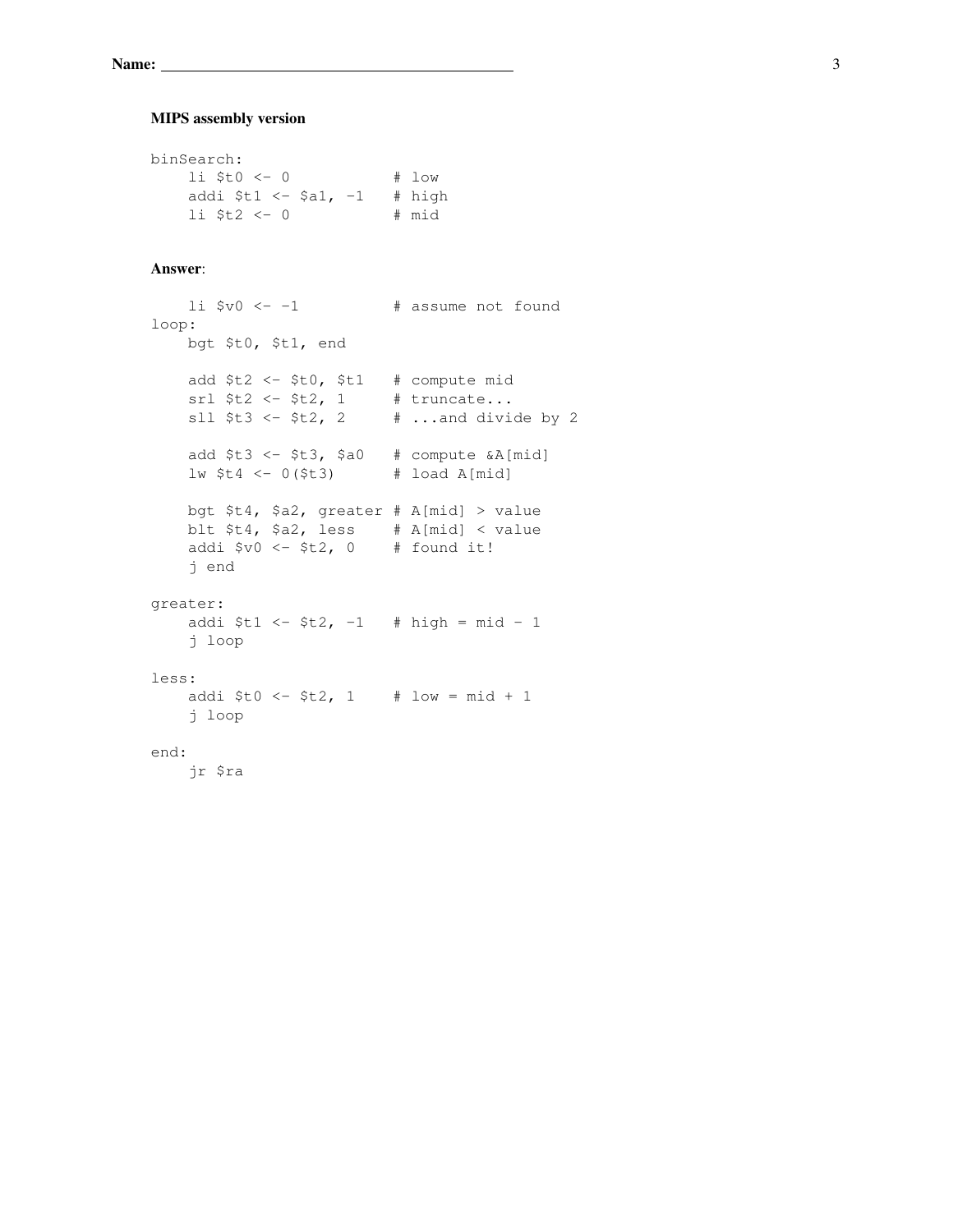# 3. [15 Points] Datapath.

Taking the single-cycle processor developed in class, we want to add a new instruction  $j$ rmi  $im16$  (rs) which executes a jump to the instruction at the specified address in memory.  $j$ rmi is an I-type instruction. The 16-bit immediate (a word offset) and the register  $rs$  specify an address via register base + offset (in the same manner as  $lm/sw$ ).

(a) Draw the necessary modifications to implement the above instruction on the figure of the single-cycle data-path provided below.



#### Answer:

The new logic for jrmi is drawn in red.

(b) What is/are the new control signal(s) required to implement  $j$ rmi?

# Answer:

We introduced one new mux, and that mux needs a 1-bit control signal, JRMI.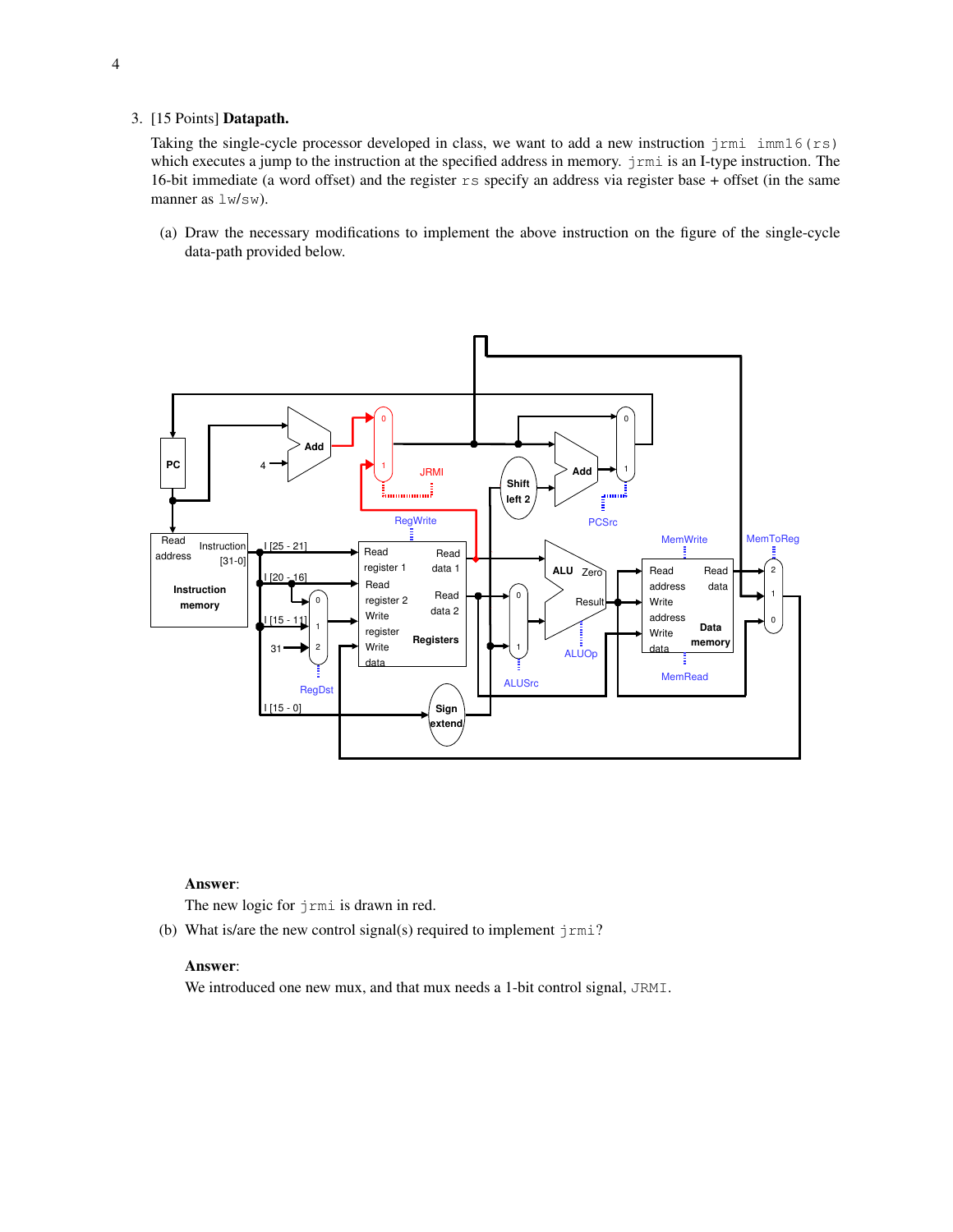# 4. [20 Points] Datapath Control Signals.



Given the single-cycle datapath above (control signals are marked with dashed lines), fill in the blanks in the table below. You must either give the control signals (0, 1, X) for a particular MIPS instruction, or give the MIPS instruction that uses the specified control signals.

Each control signal must be specified as 0, 1 or X (don't care). Writing a 0 or 1 when an X is more accurate is *not* correct.

| Opcode | RegDst        | RegWrite |          |     | ALUSrc   ALUOp   MemWrite | MemRead | MemToReg | PCSrc               |
|--------|---------------|----------|----------|-----|---------------------------|---------|----------|---------------------|
| nor    |               |          |          | nor | 0                         |         |          |                     |
| beq    | X             | $\theta$ | $\Omega$ | sub | 0                         |         |          | $1 \wedge$ ALU.Zero |
| jal    | $\mathcal{L}$ |          | X        | X   | $\theta$                  |         |          |                     |

Answer: The answers appear in the table above.

# Rubric:

1 point for each correct control signal

- 3 points for stating the missing opcode as a "jump" instruction, but not jal.
- 6 points for stating the missing opcode as jal.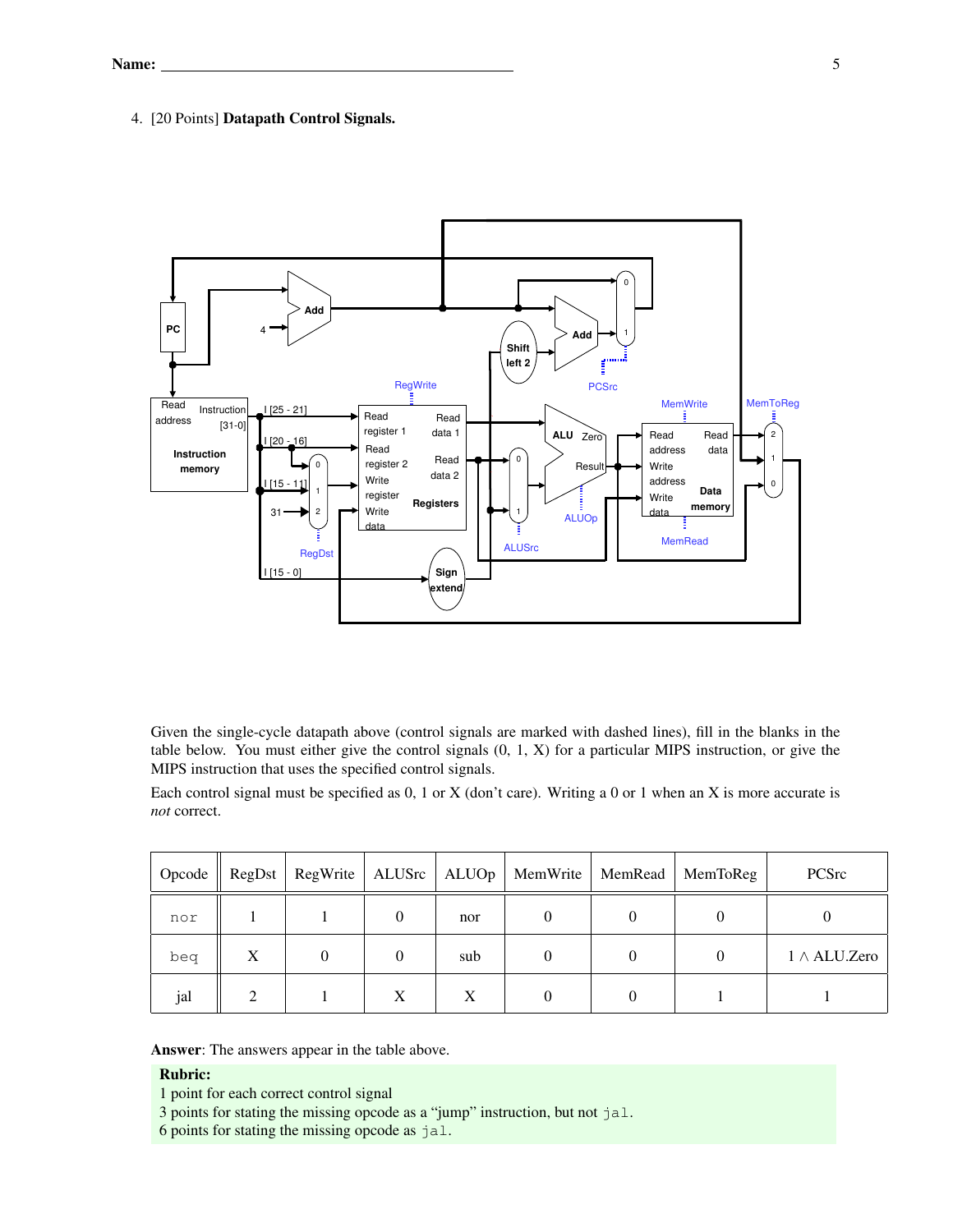#### 5. [15 Points] Pipeline Hazards.

Consider the sequence of MIPS instructions below:

```
add $2 < - $3, $4or $5 <- $2, $4
lw $6 <- 0($4)
addi $7 <- $6, 0x5
sub $8 <- $8, $4
```
(a) Draw arrows on the instructions above indicating all the data dependences.

**Answer:** There is a dependence between the add and the  $\circ$ r insn via \$2, and another between the  $\perp$ w and the addi via \$6.

# Rubric:

-1 point for drawing arrows for any false dependences.

(b) Reorder the instructions into a new schedule that will execute without any stalls on a 5-stage pipelined processor with forwarding. For reference, you may refer to the pipeline diagram below.

#### Answer:

We need to avoid the 1-cycle load-use stall between the lw and the addi. We can simply put the sub in between.

```
add $2 <- $3, $4
or $5 < - $2, $4lw $6 <- 0($4)
sub $8 <- $8, $4addi $7 < - $6, 0x5
```
#### Rubric:

-3 points for each unnecessary stall.

(c) Reorder the instructions into a new schedule that will execute without any stalls on a 5-stage pipelined processor *without* forwarding. For reference, you may refer to the pipeline diagram below.

### Answer: